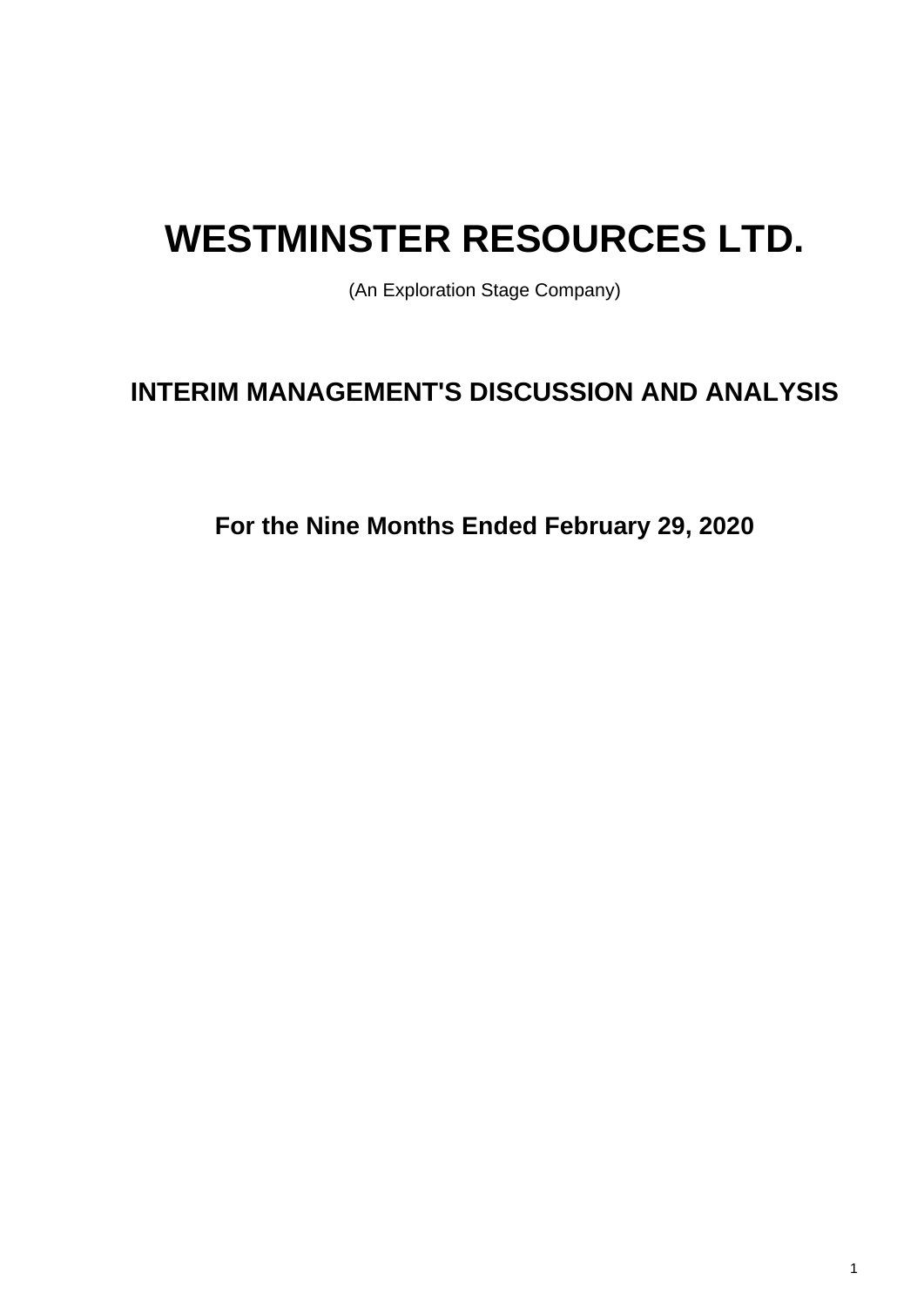### **WESTMINSTER RESOURCES LTD.** *(An Exploration Stage Company)*

**Interim Management's Discussion and Analysis – Quarterly Highlights**

For the nine months ended February 29, 2020 (Expressed in Canadian Dollars – Unaudited)

### **CAUTIONARY STATEMENT REGARDING FORWARD-LOOKING INFORMATION**

Certain information contained or incorporated by reference in this MD&A, including any information as to our future financial or operating performance, constitutes "forward-looking statements". All statements, other than statements of historical fact, are forward-looking statements. The words "believe", "expect", "anticipate", "contemplate", "target", "plan", "intends", "continue", "budget", "estimate", "may", "will", "schedule" and similar expressions identify forward-looking statements. Forward-looking statements are necessarily based upon a number of estimates and assumptions that, while considered reasonable by us, are inherently subject to significant business, economic and competitive uncertainties and contingencies. Known and unknown factors could cause actual results to differ materially from those projected in the forward-looking statements. Such factors include, but are not limited to: fluctuations in the currency markets; fluctuations in the spot and forward price of gold or other commodities; changes in national and local government legislation, taxation, controls, regulations and political or economic developments in Canada and in other countries; business opportunities that may be presented to, or pursued by, us; operating or technical difficulties in connection with mining or development activities; employee relations; litigation; the speculative nature of exploration and development, including the risks of obtaining necessary licenses and permits; and contests over title to properties, particularly title to undeveloped properties. In addition, there are risks and hazards associated with the business of exploration, development and mining, including environmental hazards, industrial accidents, unusual or unexpected formations, pressures, cave-ins, flooding and the risk of inadequate insurance, or inability to obtain insurance, to cover these risks. Many of these uncertainties and contingencies can affect our actual results and could cause actual results to differ materially from those expressed or implied in any forward-looking statements made by, or on behalf of, us. Readers are cautioned that forward-looking statements are not guarantees of future performance. All of the forward-looking statements made in this MD&A are qualified by these cautionary statements.

We disclaim any intention or obligation to update or revise any forward-looking statements whether as a result of new information, future events or otherwise, except to the extent required by applicable laws.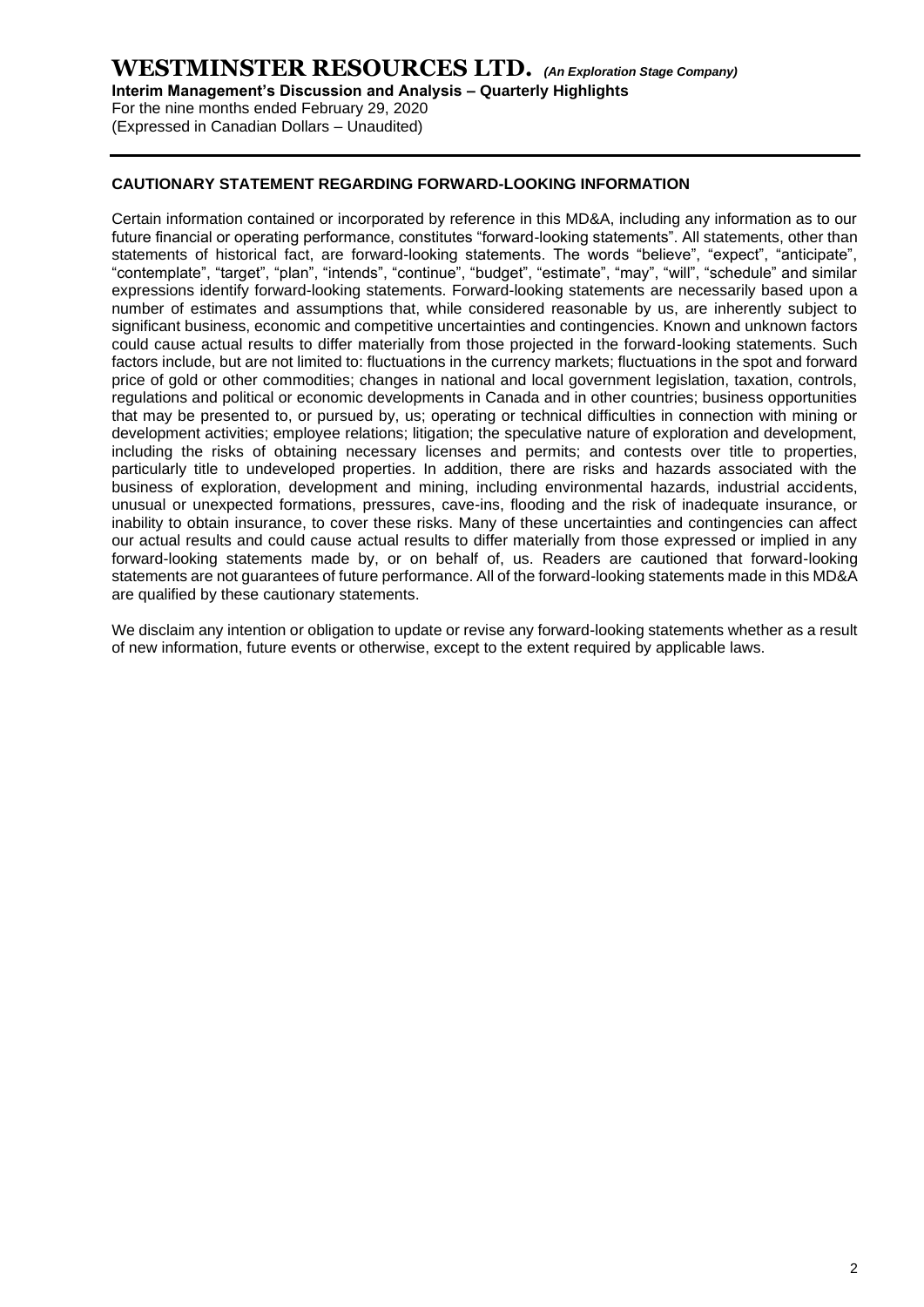**Interim Management's Discussion and Analysis – Quarterly Highlights**

For the nine months ended February 29, 2020 (Expressed in Canadian Dollars – Unaudited)

### **1.1 Date**

The following management's discussion and analysis ("MD&A"), which is dated April 29, 2020 provides a review of the activities, results of operations and financial condition of Westminster Resources Ltd. ("the Company" or "Westminster"), as at February 29, 2020 as well as future prospects of the Company. This MD&A should be read in conjunction with the unaudited condensed interim consolidated financial statements of the Company as at and for the nine months ended February 29, 2020 (the "Interim Financial Statements"), together with the audited consolidated financial statements of the Company as at and for the year ended May 31, 2019. All dollar amounts in this MD&A are expressed in Canadian dollars unless otherwise specified (the Company's financial statements are prepared in Canadian dollars). Additional information relating to the Company is available on SEDAR at [www.sedar.com.](http://www.sedar.com/)

Effective August 29, 2019, the Company consolidated its common shares on a 5:1 basis. This MD&A reflect the share consolidation.

### **1.2 Overall Performance**

### *1.2.1 Introduction*

Westminster is a TSX Venture Exchange listed company (symbol – WMR). Westminster is a resource company that is conducting exploration in southern Peru, through its wholly-owned subsidiary, Westminster Peru S.A.C; and in the La Ronge District of northern Saskatchewan, Canada. The mineral concessions, which have been acquired by staking, option agreements and through outright purchases, are prospective for mostly copper and gold in Southern Peru; and copper, gold and zinc in Saskatchewan.

In Peru, Westminster is focused on the Ilo Norte and Ilo Este copper/gold projects in the highly-prospective coastal IOCG/Porphyry Copper belt of southern Peru, mostly in the districts of Moquegua and Tacna. Within 100 km of the Projects, the region is the source of around half of Peru's copper production (the world's third largest copper producing nation). Ilo Norte is an IOCG system, with a subsidiary high-grade copper-skarn target, while Ilo Este is a copper-gold-molybdenum porphyry system. Two less-advanced projects cover geophysical targets in the same area.

The Saskatchewan project covers 10,858 hectares in the La Ronge District. The package of claims is prospective for copper and other minerals, with numerous showings and occurrences from historical exploration.

The Company also continues to review and investigate other projects which may fit the Company's overall capabilities and goals.

### *1.2.2 Financial condition*

At February 29, 2020, the Company had no long-term debt and its credit and interest rate risks are limited to interest bearing assets of cash. At February 29, 2020, the Company had \$12,000 in cash (May 31, 2019 - \$9,719) and negative working capital of \$1,413,285 (May 31, 2019 – \$881,631).

### *1.2.3 Outlook and Recent Exploration Activity*

For the nine months ended February 29, 2020, the Company's focus has been completing the Peru and Saskatchewan acquisitions and the continuing review of other mineral projects that may fit within the Company's portfolio, and the potential sourcing of other additional funding and/or pursuing industry partnerships. The following information presents details on the Company's properties and recent exploration and evaluation activities in Peru and Canada.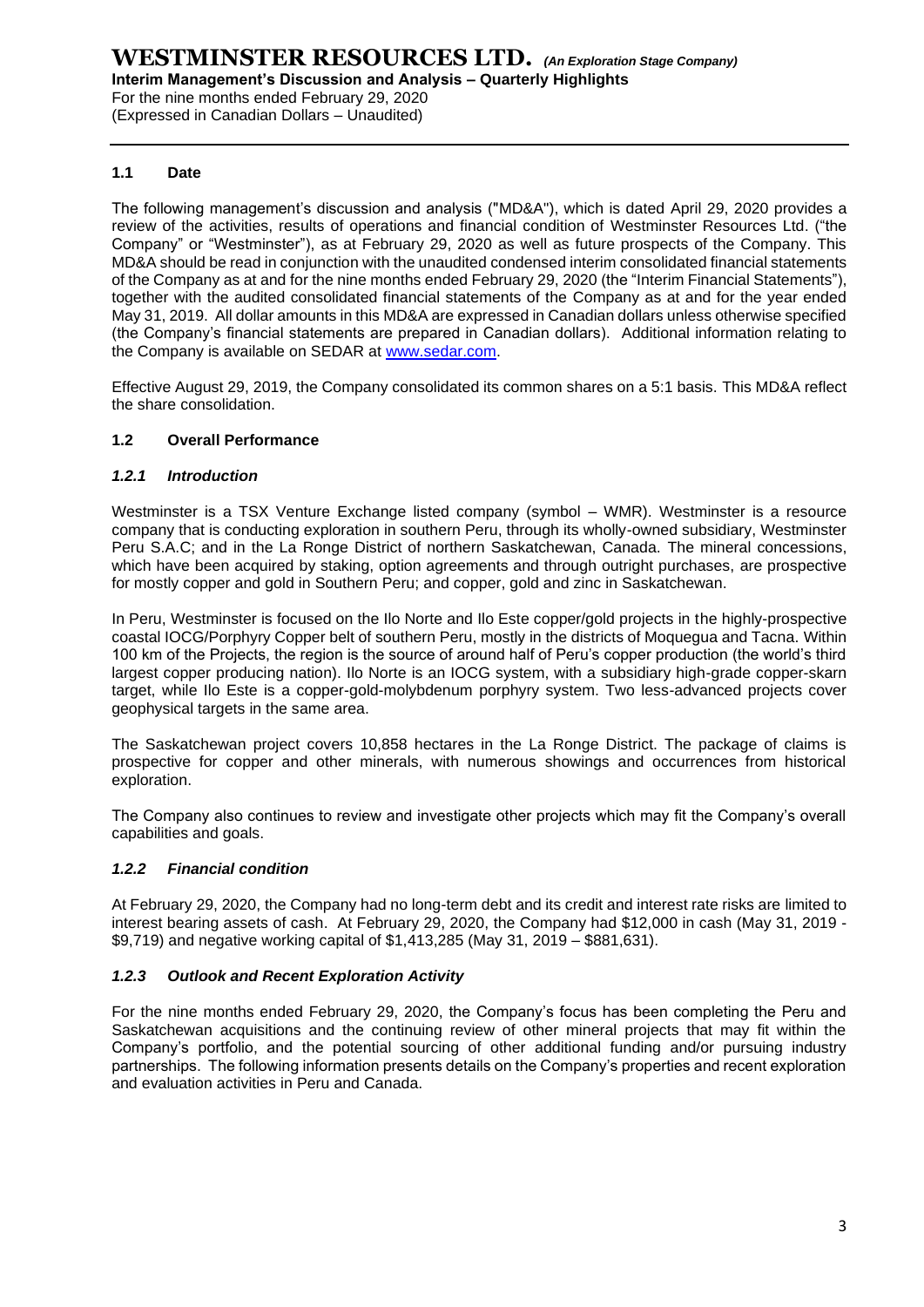**Interim Management's Discussion and Analysis – Quarterly Highlights**

For the nine months ended February 29, 2020 (Expressed in Canadian Dollars – Unaudited)

### **Exploration Highlights**

### *Ilo Norte (Peru)*

The Ilo Norte Project in southern Peru is an Iron Oxide Copper Gold (IOCG) exploration target with significant potential. The work to date has concentrated on a relatively small portion of the prospective part of the lease holding. Remote sensing and in-field mapping has demonstrated that the silica and potassic alteration halo that exists at the known mineralisation extends across the entire property. The initial recommendation is to complete a 3D induced polarisation survey, once all the data is properly centralised and complied.

### *Ilo Este (Peru)*

Ilo Este, also in southern Peru, is a copper-gold porphyry deposit that has been eroded down to the midlevel of the system. There remains the potential to discover an ore body within the remnants of the porphyry that has been the focus of the majority of work thus far, and for other centres to be discovered within the lease holding to the north across the river and on the southern side of the Chololo fault. The initial recommendation, after data centralisation and compilation, is for alteration logging of core and rock chips, along with an extension of the magnetic survey, geological mapping and geochemical survey to the north side of the river.

### *La Ronge (Saskatchewan)*

The La Ronge project in central Saskatchewan, Canada covers numerous historical showings from regional exploration historically focused on nickel-PGE, orogenic gold and VMS deposit types. The property has numerous mineral occurrences which include copper, and recent exploration in the region by other companies has indicated some trends to be higher in copper than others. The Company continues to compile and re-interpret historical information as a precursor to sampling and mapping in the field.

### **Qualified Person**

Technical information in this MD&A has been reviewed and approved by Derrick Strickland, P. Geo, a qualified person as defined in National Instrument 43-101.

### **1.3 Summary of Quarterly Results**

The following table sets out certain unaudited financial information of the Company for each of the last eight quarters, beginning with the third quarter of fiscal 2018. This financial information has been prepared in accordance International Accounting Standard ("IAS") 34 Interim Financial Reporting using accounting policies consistent with IFRS issued by the International Accounting Standards Board ("IASB").

Quarterly results are highly variable for exploration companies depending on whether the Company has any property write-downs, share-based payments expenses and gain or losses resulting from foreign exchange.

|                               | Loss per<br>quarter | <b>Fully</b><br>diluted<br>loss per<br>share |
|-------------------------------|---------------------|----------------------------------------------|
| Mar. 1, 2018 - May. 31, 2018  | \$<br>(990, 275)    | \$<br>(0.20)                                 |
| Jun. 1, 2018 - Aug. 31, 2018  | \$<br>(259, 112)    | \$<br>(0.05)                                 |
| Sept. 1, 2018 - Nov. 30, 2018 | \$<br>(236, 668)    | \$<br>(0.01)                                 |
| Dec. 1, 2018 - Feb. 28, 2019  | \$<br>(273, 782)    | \$<br>(0.03)                                 |
| Mar. 1, 2019 - May. 31, 2019  | \$(1,970,079)       | \$<br>(0.21)                                 |
| Jun. 1, 2019 - Aug. 31, 2019  | \$<br>(164, 013)    | \$<br>(0.02)                                 |
| Sept. 1, 2019 - Nov. 30, 2019 | \$<br>(71, 370)     | \$<br>(0.01)                                 |
| Dec. 1, 2019 - Feb. 29, 2020  | \$<br>(108, 422)    | \$<br>(0.01)                                 |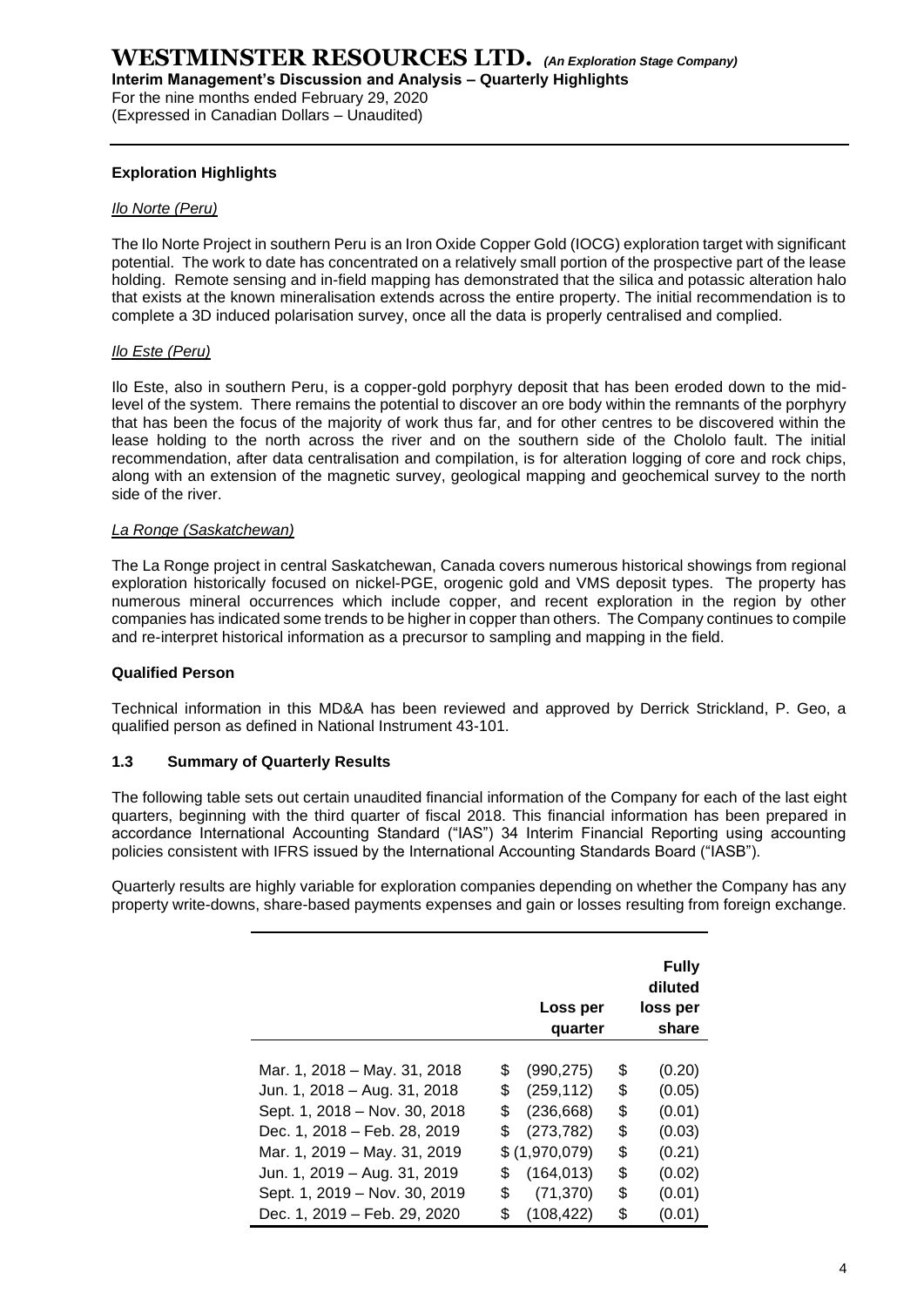## **WESTMINSTER RESOURCES LTD.** *(An Exploration Stage Company)*

**Interim Management's Discussion and Analysis – Quarterly Highlights**

For the nine months ended February 29, 2020

(Expressed in Canadian Dollars – Unaudited)

### **1.4 Results of Operations**

During the year ended May 31, 2019 and the nine months ended February 29, 2020, exploration expenditures were as follows:

|                                   | Balance as at   |             | Balance as at   |           | Balance as at     |
|-----------------------------------|-----------------|-------------|-----------------|-----------|-------------------|
|                                   | May 31, 2018    | Additions   | May 31, 2019    | Additions | February 29, 2020 |
| El Cobre Project, Sonora, Mexico: |                 |             |                 |           |                   |
| Acquisition costs                 | 151,731         |             | 151,731         |           | 151,731           |
| Exploration expenditures          |                 |             |                 |           |                   |
| Property maintenance              | 396,562         | 24,273      | 420,835         |           | 420,835           |
| Assays and reports                | 109,514         |             | 109,514         |           | 109,514           |
| Consulting and engineering        | 339,644         | 15,000      | 354,644         |           | 354,644           |
| <b>Drilling</b>                   | 329,642         |             | 329,642         |           | 329,642           |
| Field expenses                    | 672,809         |             | 672,809         |           | 672,809           |
| Geology and geophysics            | 349,729         |             | 349,729         |           | 349,729           |
| Travel                            | 82,946          |             | 82,946          |           | 82,946            |
| Write-down                        | (794,070)       | (1,677,780) | (2,471,850)     |           | (2,471,850)       |
|                                   | 1,638,507       | (1,638,507) |                 |           |                   |
| Ilo Norte/Ilo Este Project, Peru: |                 |             |                 |           |                   |
| Acquisition costs                 | 219,525         | 2,872,779   | 3,092,304       | 26,506    | 3,118,810         |
| <b>Exploration expenditures</b>   |                 |             |                 |           |                   |
| Consulting and engineering        | 19,470          | 62,160      | 81,630          |           | 81,630            |
| Write-down                        |                 | (84, 101)   | (84, 101)       |           | (84, 101)         |
|                                   | 238,995         | 2,850,838   | 3,089,833       | 26,506    | 3,116,339         |
| La Ronge, Saskatchewan:           |                 |             |                 |           |                   |
| Acquisition costs                 |                 | 70,000      | 70,000          |           | 70,000            |
|                                   |                 | 70,000      | 70,000          |           | 70,000            |
|                                   | \$<br>1,877,502 | \$1,282,331 | \$<br>3,159,833 | \$26,506  | \$<br>3,186,339   |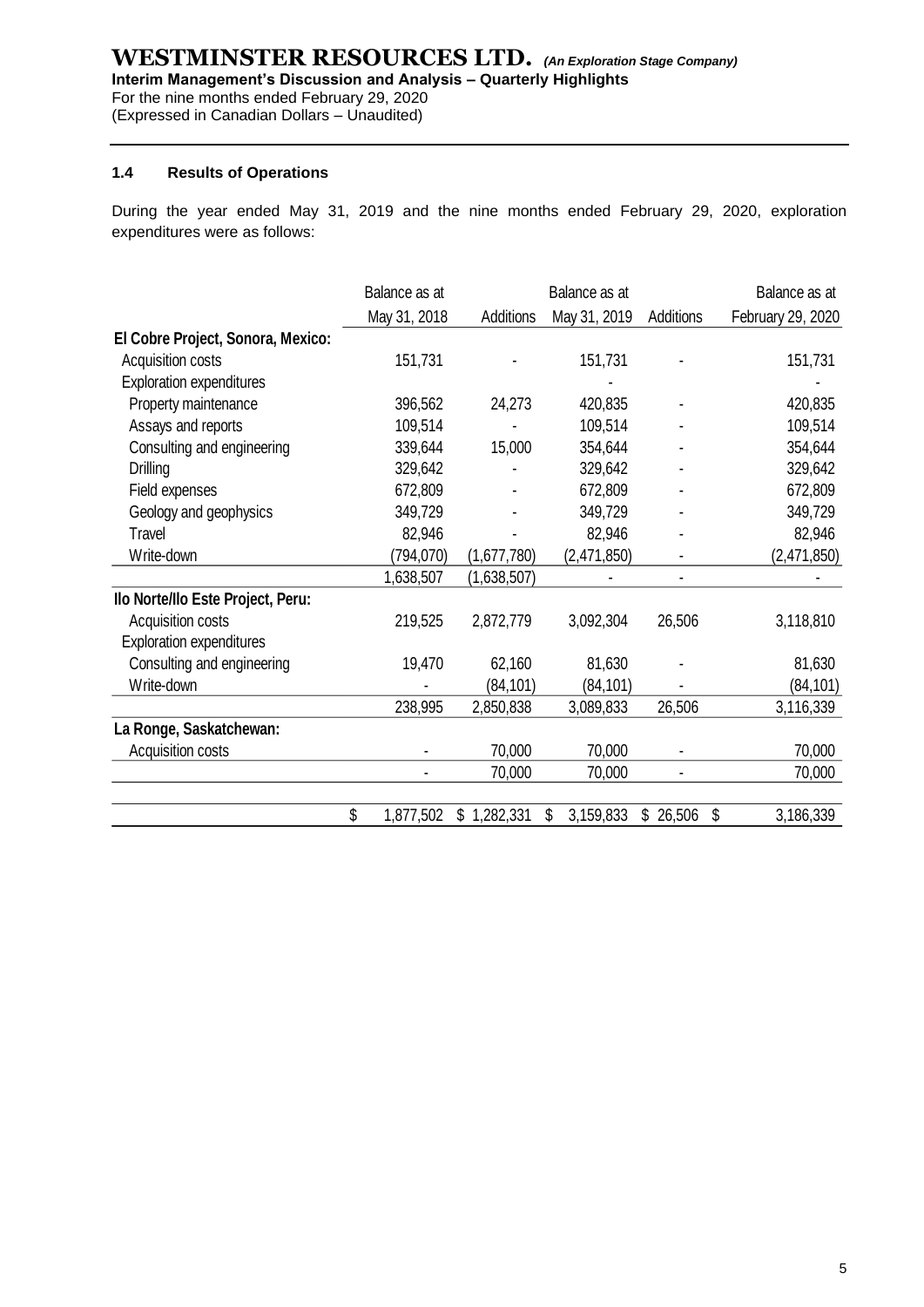# **WESTMINSTER RESOURCES LTD.** *(An Exploration Stage Company)*

**Interim Management's Discussion and Analysis – Quarterly Highlights**

For the nine months ended February 29, 2020

### (Expressed in Canadian Dollars – Unaudited)

### **Ilo Norte and Ilo Este, Peru**

The Company signed an agreement dated February 6, 2018 with Latin Resources Limited ("Latin") to acquire a 100% interest in a portfolio of concessions in southern Peru. This transaction closed in July 2018.

The consideration is as follows:

As consideration, during the year ended May 31, 2019, the Company issued 3,800,000 common shares with a fair value of \$2,470,000, which were placed in voluntary escrow and held until the concessions have been transferred to the Company or its subsidiary, but shall be released from escrow as follows:

- 200,000 shares will be released 6 months from the date of the sale agreement (released);
- 600,000 shares will be released 12 months from the date of the sale agreement (released); and
- 3,000,000 shares will be released 18 months from the date of the sale agreement (released).

Further consideration is as follows:

- A lump sum cash payment of US\$150,000 (\$189,525 paid) on the signing of the sale agreement; and
- A final payment of US\$100,000 (\$135,263 included in accrued liabilities) on the 12-month anniversary of the signing of the sale agreement.

The shares were issued on November 15, 2018.

In connection with the agreement, 190,000 shares with a fair value of \$123,500 were issued as finders fees on January 7, 2019 with a market value of \$123,500.

In September 2019, Latin extended the due date of the final payment of US\$100,000 to June 30, 2020.

During the year ended May 31, 2019, the Company did not renew certain claims and recorded a write down of \$84,801.

### **La Ronge, Saskatchewan**

During the year ended May 31, 2019, the Company earned a 50% interest in two mineral claims located in the La Ronge district of Saskatchewan by issuing 400,000 common shares with a fair value of \$70,000. The Company has the option to earn an additional 30% in the property by making the following payments:

|                                | Number of<br><b>Common Share:</b> |     | <b>Exploration</b><br><b>Expenditures</b> | Ownership<br><b>Interest</b> |
|--------------------------------|-----------------------------------|-----|-------------------------------------------|------------------------------|
| On or before December 11, 2020 | 400.000                           | \$. | 100.000                                   | 10%                          |
| On or before December 11, 2021 | ۰.                                |     | 100.000                                   | 10%                          |
| On or before December 11, 2022 | $\sim$                            |     | 200,000                                   | 10%                          |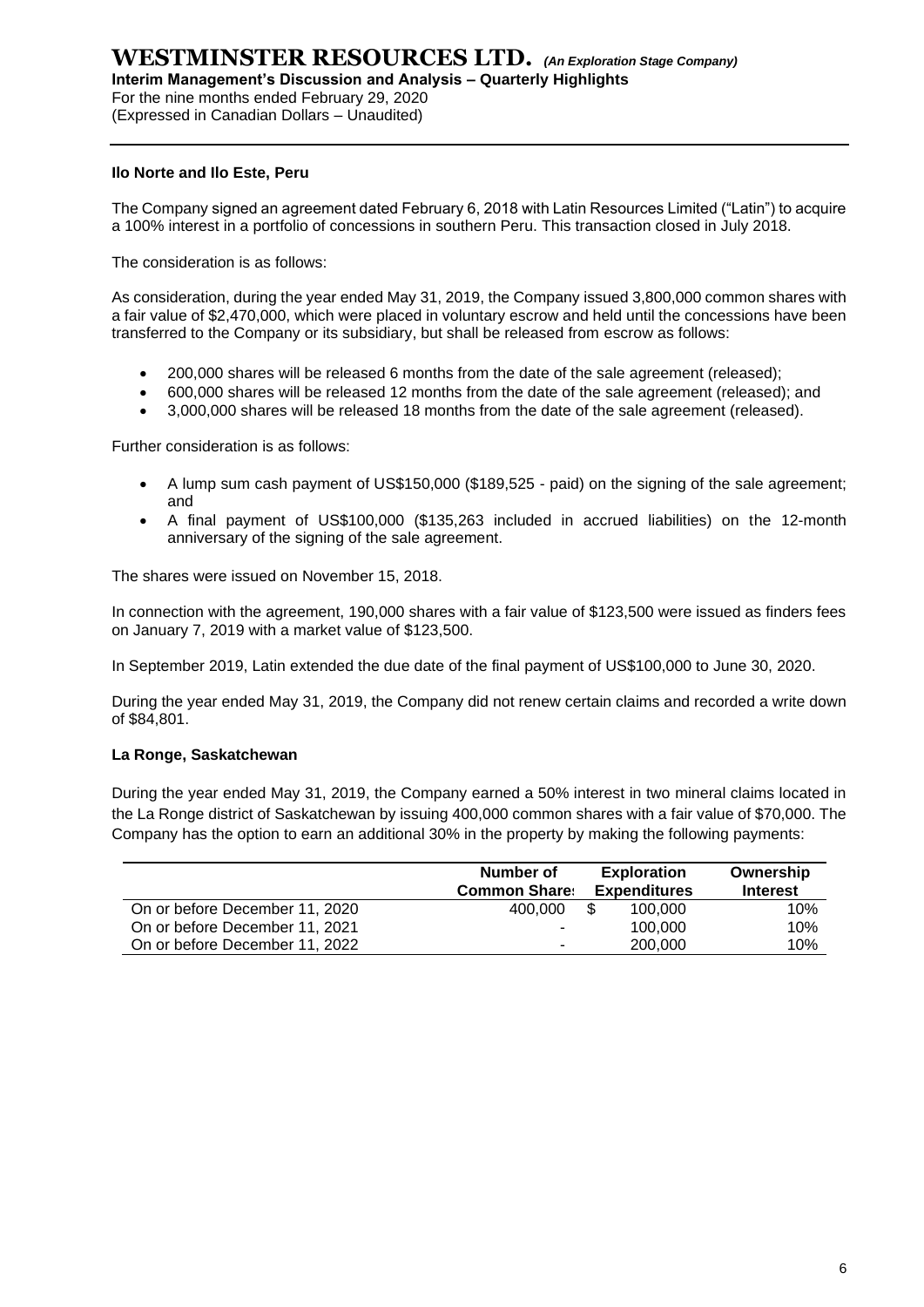For the nine months ended February 29, 2020

(Expressed in Canadian Dollars – Unaudited)

### **Nine Months Ended February 29, 2020**

Total loss and comprehensive loss for the period ended February 29, 2020 was \$343,805 compared to \$769,562 for the period ended February 28, 2019. During the period ended February 29, 2020:

- i) Consulting fees decreased to \$209,500 (February 28, 2019 \$555,329) due to several consulting contracts ending in August 2019 which resulted in reduced consulting fees.
- ii) Management fees decreased to \$30,000 (February 28, 2019 \$90,000) due to a management contract with the CEO of the Company ending during the current period.
- iii) Office decreased to \$26,927 (February 28, 2019 \$46,334) due to a decrease in general activities in the current period.
- iv) Rent decreased to \$Nil (February 28, 2019 \$122,296) due to the adoption of IFRS 16 at the beginning of the current fiscal period. Rent expense was essentially replaced with a similar amount of amortization expense.
- v) Regulatory and filing fees increased to \$21,565 (February 28, 2019 \$13,604) due to increased filings during the current period.
- vi) Travel and entertainment decreased to \$Nil (February 28, 2019 \$16,695) due to fewer trips taken by management in the current period.
- vii) Amortization of right-of-use asset increased to \$104,845 (February 28, 2019 \$Nil) due to the adoption of IFRS 16 at the beginning of the fiscal year.

### **Three Months Ended February 29, 2020**

Total loss and comprehensive loss for the period ended February 29, 2020 was \$108,422 compared to \$273,782 for the period ended February 28, 2019. During the period ended February 29, 2020 :

- i) Consulting fees decreased to \$62,378 (February 28, 2019 \$237,225) due to the ending of several consulting contracts ending in August 2019 which resulted in reduced consulting fees.
- ii) Management fees decreased to \$Nil (February 28, 2019 \$30,000) due to a management contract with the CEO of the Company ending during the current period.
- iii) Office increased to \$14,781 (February 28, 2019 \$9,943) due to an increase in general activities in the current period.
- iv) Rent decreased to \$Nil (February 28, 2019 \$40,424) due to the adoption of IFRS 16 at the beginning of the current fiscal period. Rent expense was essentially replaced with a similar amount of amortization expense.
- v) Accounting, audit and legal increased to \$21,588 (February 28, 2019 \$6,754) primarily due to the timing of accounting and audit fees accrued in the current period.
- vi) Amortization of right-of-use asset increased to \$34,948 (February 28, 2019 \$Nil) due to the adoption of IFRS 16 at the beginning of the fiscal year.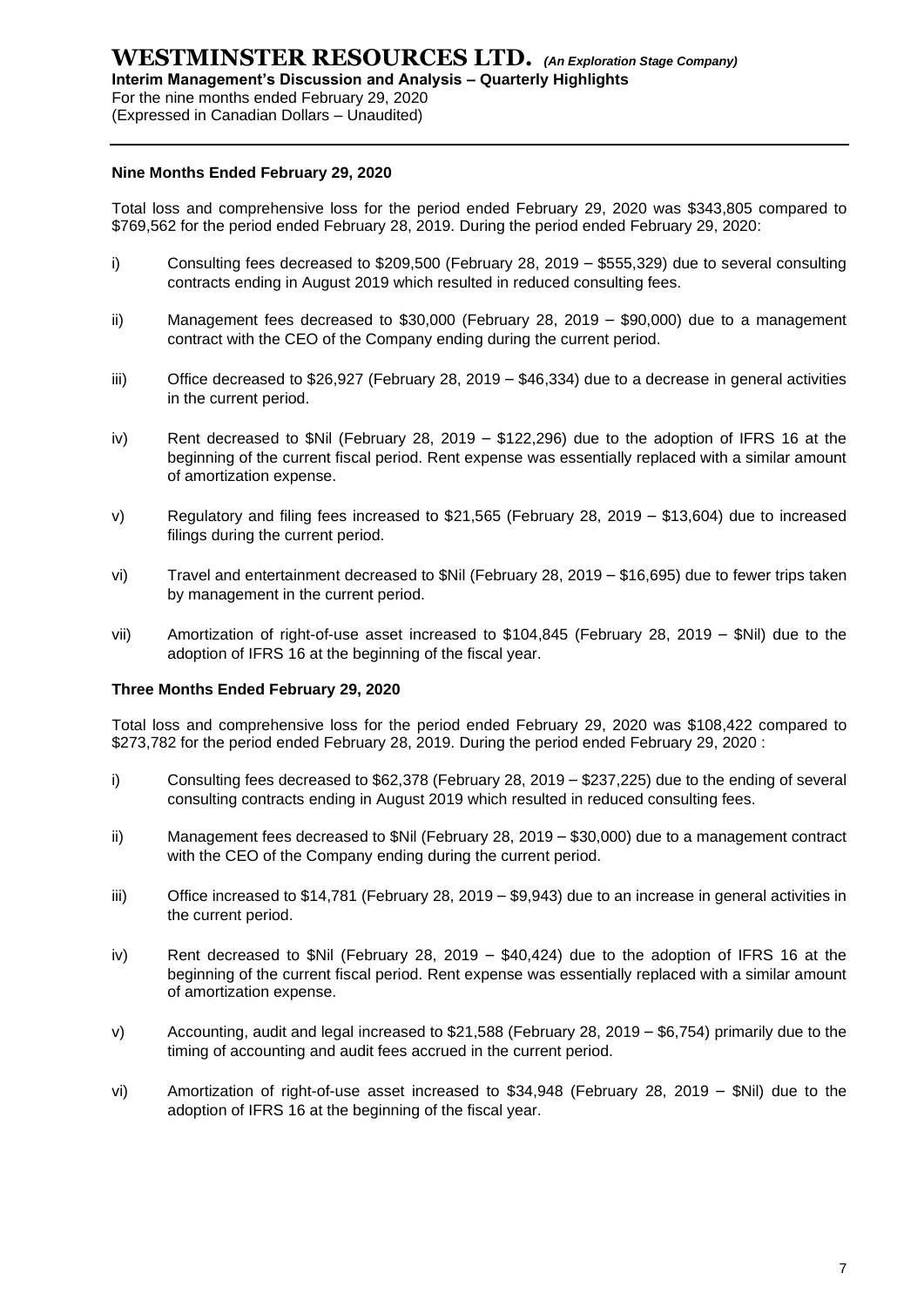(Expressed in Canadian Dollars – Unaudited)

### **1.5 Liquidity and Going Concern**

The recovery of the Company's investment in exploration and evaluation properties and the attainment of profitable operations are dependent upon the discovery and development of economic precious and base metal reserves and the ability to arrange sufficient financing to bring these reserves into production. The ultimate outcome of these matters cannot presently be determined.

As the Company is in the exploration stage, no mineral producing revenue has been generated to date. The ability of the Company to meet its obligations and continue the exploration and development of its mineral properties is dependent upon its ability to continue to raise adequate financing. Historically, operating capital and exploration requirements have been funded primarily from equity financing, joint ventures, disposition of mineral properties and investments. There can be no assurance that such financing will be available to the Company in the amount required at any time or for any period or, if available, that it can be obtained on terms satisfactory to the Company. Based on the amount of funding raised, the Company's exploration program may be tailored accordingly.

Other than those obligations disclosed in the notes to its condensed interim consolidated financial statements and discussed in this MD&A, the Company has no other long-term debt, capital lease obligations, operating leases, or any other long-term obligations. The Company has no outstanding debt facility upon which to draw.

The Company's cash position as at February 29, 2020 was \$12,000 (May 31, 2019 – \$9,719) and had negative working capital of \$1,413,285 (May 31, 2019 – \$881,631).

Historically, the Company's only source of funding has been the issuance of equity securities for cash. The Company has issued common share capital pursuant to private placement financings, and the exercise of warrants and options. The Company's access to exploration financing when the financing is not transaction specific is always uncertain. There can be no assurance of continued access to significant equity funding. The Company's ability to raise additional funds may be impacted by future exploration results and changes in metal prices or market conditions.

Subsequent to February 29, 2020, there was a global pandemic outbreak of COVID-19. The actual and threatened spread of the virus globally has had a material adverse effect on the global economy and specifically, the regional economies in which the Company operates. The pandemic could result in delays in the course of business, including potential delays to its business plans and activities, and continue to have a negative impact on the stock market, including trading prices of the Company's shares and its ability to raise new capital. These uncertainties raise substantial doubt upon the Company's ability to continue as a going concern and realize its assets and settle its liabilities and commitments in the normal course of business.

A detail of the Company's recently completed private placements are discussed in the section that follows.

### **1.6 Capital Resources**

No shares were issued during the nine months ended February 29, 2020 .

During the year ended May 31, 2019, the Company:

- i) issued 3,990,000 shares with a fair value of \$2,539,500 in connection with the acquisition of the Ilo Norte and Ilo Este concessions in Peru.
- ii) issued 400,000 shares were issued with a fair value of \$70,000 in connection with the acquisition of the La Ronge, Saskatchewan claims.

### **1.7 Off-Balance Sheet Arrangements**

The Company has no off-balance sheet arrangements.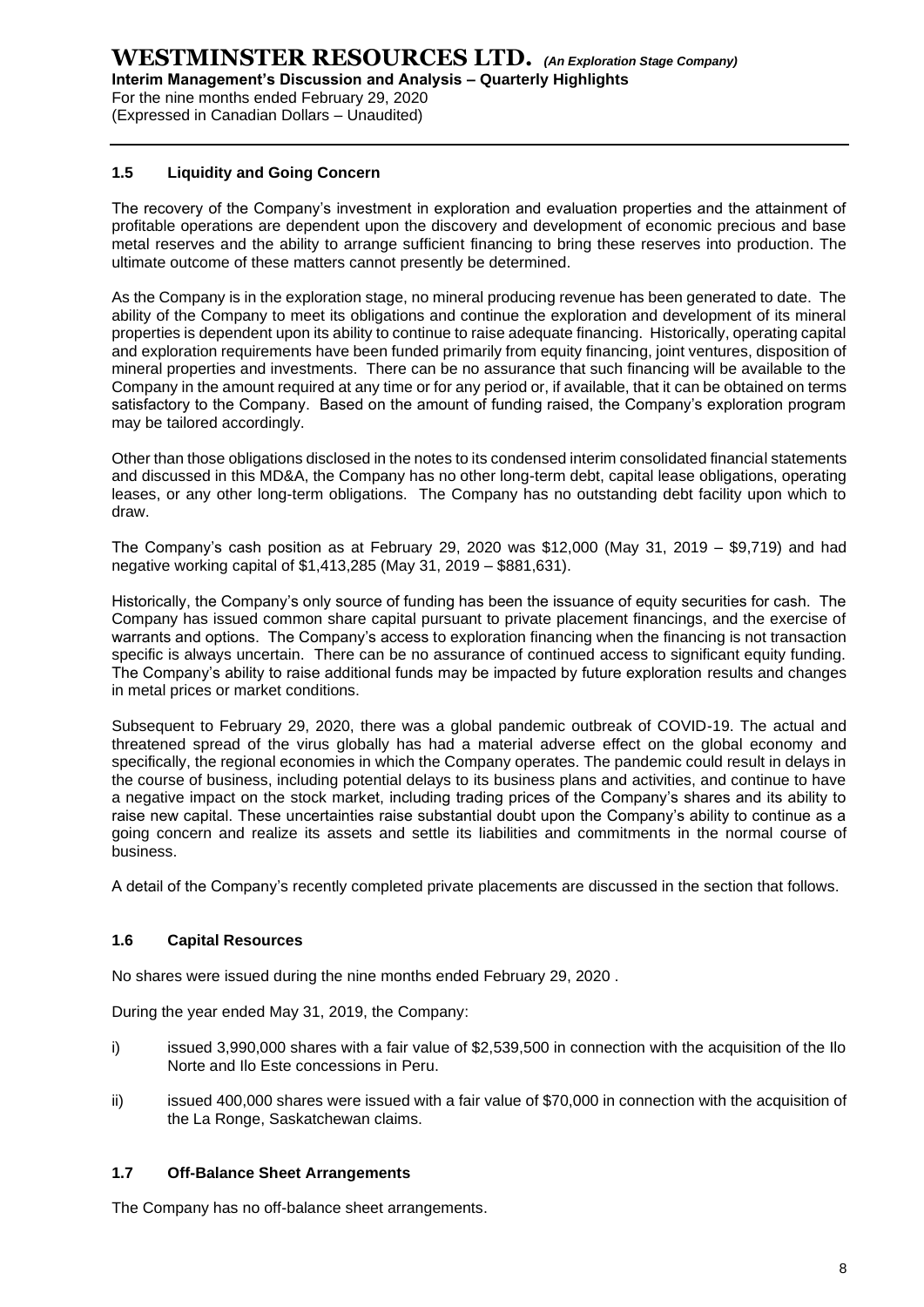For the nine months ended February 29, 2020

(Expressed in Canadian Dollars – Unaudited)

### **1.8 Transactions with Related Parties**

Key management personnel are persons responsible for planning, directing and controlling the activities of the entity, and include all directors and officers. Key management compensation during the nine months ended February 29, 2020 and February 28, 2019 were as follows:

|                     | Nine months ended | Nine months ended |
|---------------------|-------------------|-------------------|
|                     | February 29, 2020 | February 28, 2019 |
| Short-term benefits | 115.355           | 228,397           |

Included in short term benefits are the following:

- (i) \$30,000 (February 28, 2019 \$90,000) in management fees paid or accrued to a company controlled by Jason Cubitt, a director of the Company.
- (ii) \$1,355 (February 28, 2019 \$Nil) in consulting fees paid or accrued to Rachel Chae, the Company's Chief Financial Officer.
- (iii) \$39,000 (February 28, 2019 \$41,250) in consulting fees paid or accrued to a company controlled by Alain Voisin, the Company's former Chief Financial Officer.
- (iv) \$Nil (February 28, 2019 \$59,647) in consulting fees recorded under E&E paid to Kerry Griffin, the former Vice President, Exploration.
- (v) \$45,000 (February 28, 2019 \$37,500) in consulting fees accrued to Chris Gale, a director of the Company.

Included in accounts receivable is \$123,955 (May 31, 2019 - \$148,955) receivable from Jaxon Mining Inc., a Company which formerly had a shared Chief Financial Officer and had shared common directors, for former shared office space and administrative expenses. During the nine months ended February 29, 2020 , the Company received \$25,000 (February 28, 2019 - \$16,731) from Jaxon Mining Inc. for former shared office and administrative expenses.

Included in accounts payable and accrued liabilities is \$179,053 (May 31, 2019 - \$220,800) in key management compensation payable to directors, officers and a former officer.

Included in accounts payable and accrued liabilities is \$298,627 (May 31, 2019 - \$279,359) due to Latin Resources Limited, a company with a common director.

### **1.9 Recent Accounting Pronouncements and new standards and interpretations**

Please refer to the condensed interim consolidated financial statements for the period ended February 29, 2020 on [www.sedar.com.](http://www.sedar.com/)

### **1.10 Other MD&A Requirements**

### **Disclosure of Outstanding Share Data**

On August 29, 2019, the Company consolidated its shares on a one for five basis and The Company's outstanding options and warrants were adjusted on the same basis (1 for 5) as the common shares, with proportionate adjustments being made to the exercise prices. All shares, options and warrants have been retrospectively adjusted to reflect the share consolidation.

At February 29, 2020 and April 29, 2020, there were 9,454,099 outstanding common shares, Nil outstanding stock options and 2,404,000 outstanding share purchase warrants.